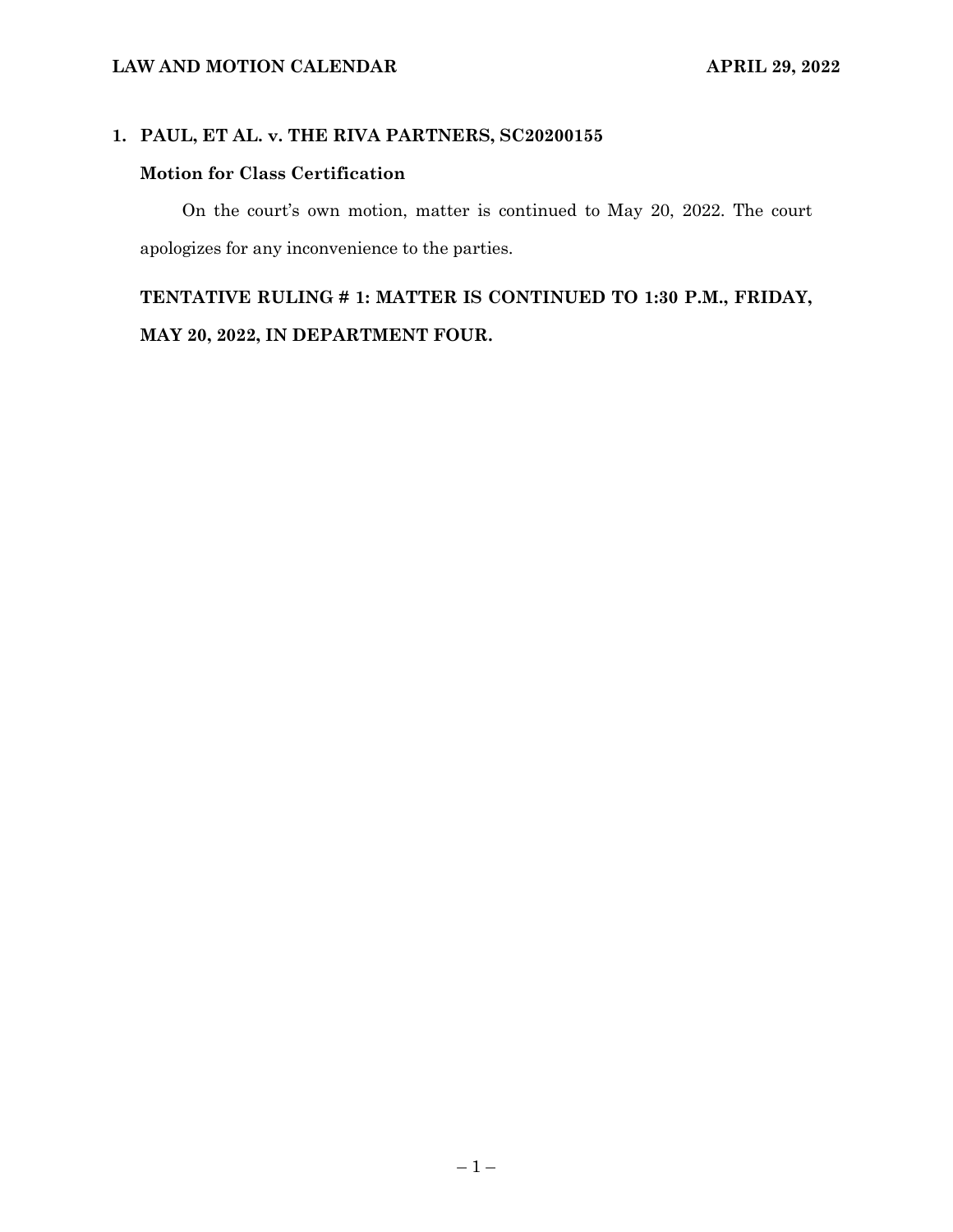#### **2. LI, ET AL. v. CHEN, SC20200010**

#### **(1) Motion for Relief from Default**

#### **(2) Default Judgment Prove-Up Hearing**

This is a breach of contract and wage and hour action. Plaintiffs commenced this action in January 2020 against defendant. On August 20, 2021, due to defendant's misuse of the discovery process, the court ordered that defendant's answer be stricken and that judgment be entered in favor of plaintiffs. Default was entered against defendant on January 5, 2022. Pending is (1) defendant's motion for relief from default pursuant to Code of Civil Procedure § 473(b), and (2) plaintiffs' request for default judgment against defendant in the amount of \$152,774.10. For the following reasons, defendant's motion for relief from default is granted and plaintiffs' request for default judgment is denied.

Code of Civil Procedure § 473 provides, in part: "The court may, upon any terms as may be just, relieve a party or his or her legal representative from a judgment, dismissal, order, or other proceeding taken against him or her through his or her mistake, inadvertence, surprise, or excusable neglect. … Notwithstanding any other requirements of this section, the court shall, whenever an application for relief is made no more than six months after entry of judgment, is in proper form, and is accompanied by an attorney's sworn affidavit attesting to his or her mistake, inadvertence, surprise, or neglect, vacate any (1) resulting default entered by the clerk against his or her client, and which will result in entry of a default judgment, or (2) resulting default judgment or dismissal entered against his or her client, unless the court finds that the default or dismissal was not in fact caused by the attorney's mistake, inadvertence, surprise, or neglect. …" (*Id.*, subd. (b).)

The purpose of the attorney affidavit provision is "" "to relieve the innocent client of the burden of the attorney's fault, to impose the burden on the erring attorney, and to avoid precipitating more litigation in the form of malpractice suits." [Citation.] In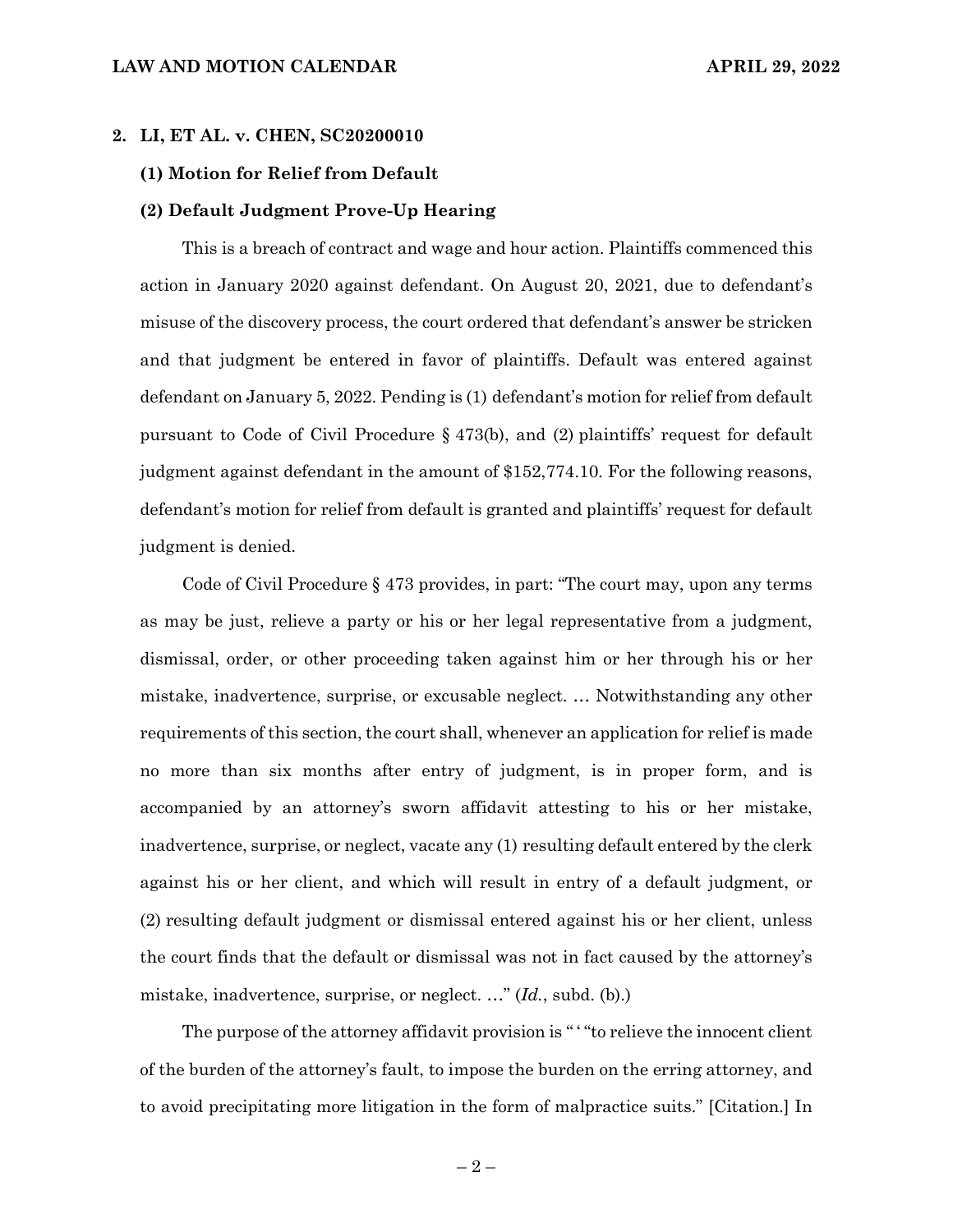the words of the author[,] " 'Clients who have done nothing wrong are often denied the opportunity to defend themselves, simply because of the mistake or inadvertence of their attorneys in meeting filing deadlines.'" [Citation.]' [Citation.]" (*Lang v. Hochman* (2000) 77 Cal.App.4th 1225, 1248, quoting *Huens v. Tatum* (1997) 52 Cal.App.4th 259, 263.)

While there is no affidavit from defendant's former attorney, Robert Huckaby, attesting to his mistakes, the interests of justice compel the court to waive that requirement given the unusual circumstances presented here. In or about September 2017 Mr. Huckaby was charged with a felony in El Dorado Superior Court Case No. P17CRF0387, which action is still pending trial. (Mot., Declaration of Martin Fineman in Support of Mot.,  $\P\P$  4, 5.) During the pendency of the criminal case against Mr. Huckaby, the court has observed Mr. Huckaby to be—at best—distracted and at worst—absent on behalf of his clients, including defendant here.

Default was entered against defendant due to repeated misuse of the discovery process. There is nothing in the record to establish that this misuse was in any way the fault of defendant. Defendant declares that she met with Mr. Huckaby on multiple occasions to provide information needed for discovery responses. (Mot., Declaration of Sisi Chen in Support of Mot., ¶ 6.) It was only after default was entered against her that she learned that Mr. Huckaby did not provide plaintiffs with defendant's responses, he failed to respond to plaintiffs' counsel's meet and confer attempts, he did not file responses to plaintiffs' motions to compel and for sanctions, he did not pay the sanctions, and he failed to communicate with defendant. (*Id.*, ¶¶ 7–11.)

Defendant's statements are consistent with what the court observed of Mr. Huckaby's behavior in this case. As such, although Mr. Huckaby has not affied as to his mistakes having resulted in default being entered against his client, the court finds that default was entered against defendant solely as a result of Mr. Huckaby's mistakes. While the court does not discount the hardship this situation has caused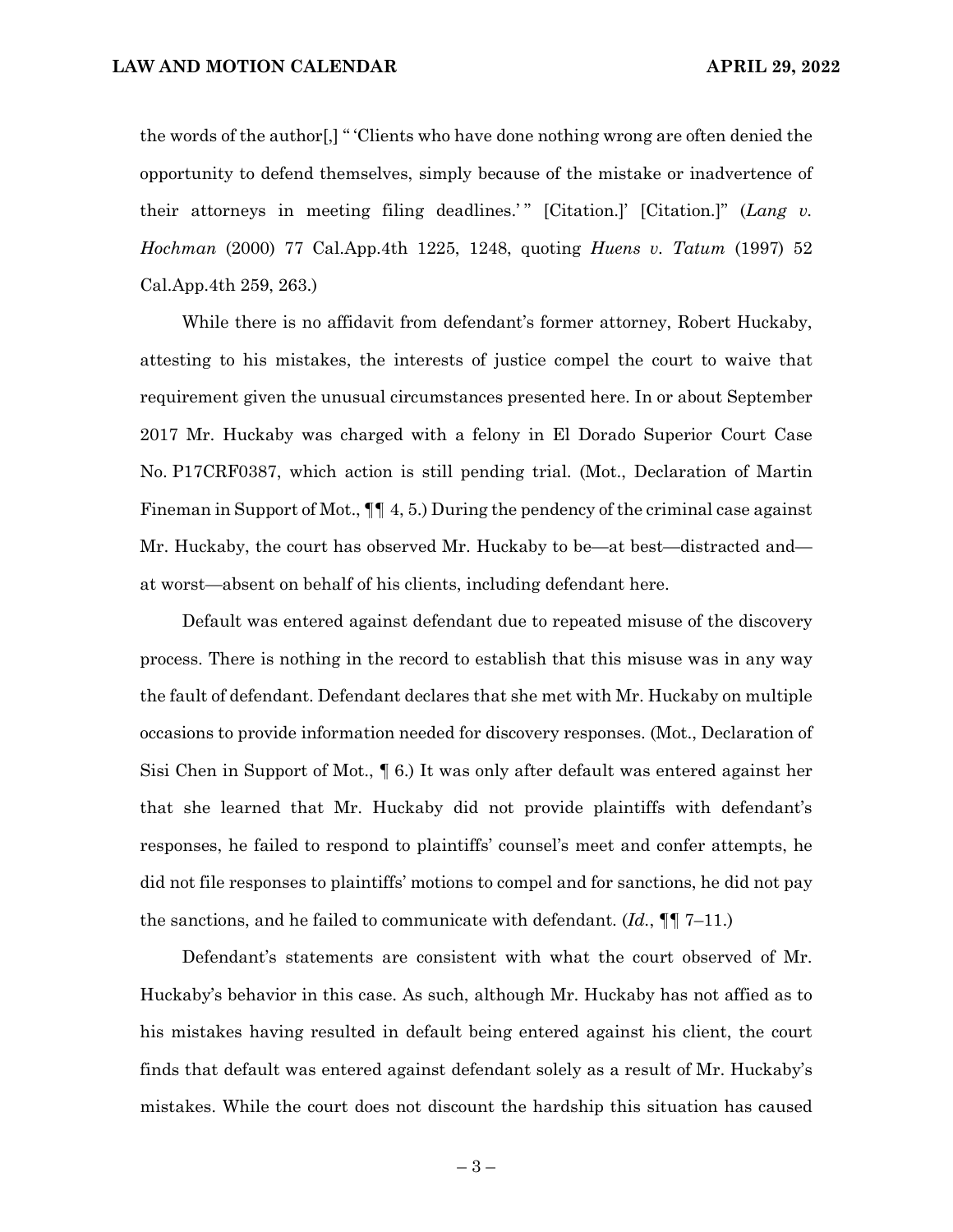plaintiffs, the interests of justice favor relief for a blameless defendant. Accordingly, defendant's motion for relief from default pursuant to Code of Civil Procedure § 473(b) is granted. Plaintiffs' request for entry of default judgment is denied.

**TENTATIVE RULING # 2: DEFENDANT'S MOTION FOR RELIEF FROM DEFAULT IS GRANTED. DEFAULT ENTERED AGAINST DEFENDANT ON JANUARY 5, 2022, IS VACATED AND DEFENDANT'S ANSWER IS REINSTATED. PLAINTIFFS' REQUEST FOR ENTRY OF DEFAULT JUDGMENT IS DENIED. NO HEARING ON THIS MATTER WILL BE HELD (***LEWIS v. SUPERIOR COURT* **(1999) 19 CAL.4TH 1232, 1247), UNLESS A NOTICE OF INTENT TO APPEAR AND REQUEST FOR ORAL ARGUMENT IS TRANSMITTED ELECTRONICALLY THROUGH THE COURT'S WEBSITE OR BY TELEPHONE TO THE COURT AT (530) 573-3042 BY 4:00 P.M. ON THE DAY THE TENTATIVE RULING IS ISSUED. NOTICE TO ALL PARTIES OF AN INTENT TO APPEAR MUST BE MADE BY TELEPHONE OR IN PERSON. PROOF OF SERVICE OF SAID NOTICE MUST BE FILED PRIOR TO OR AT THE HEARING.**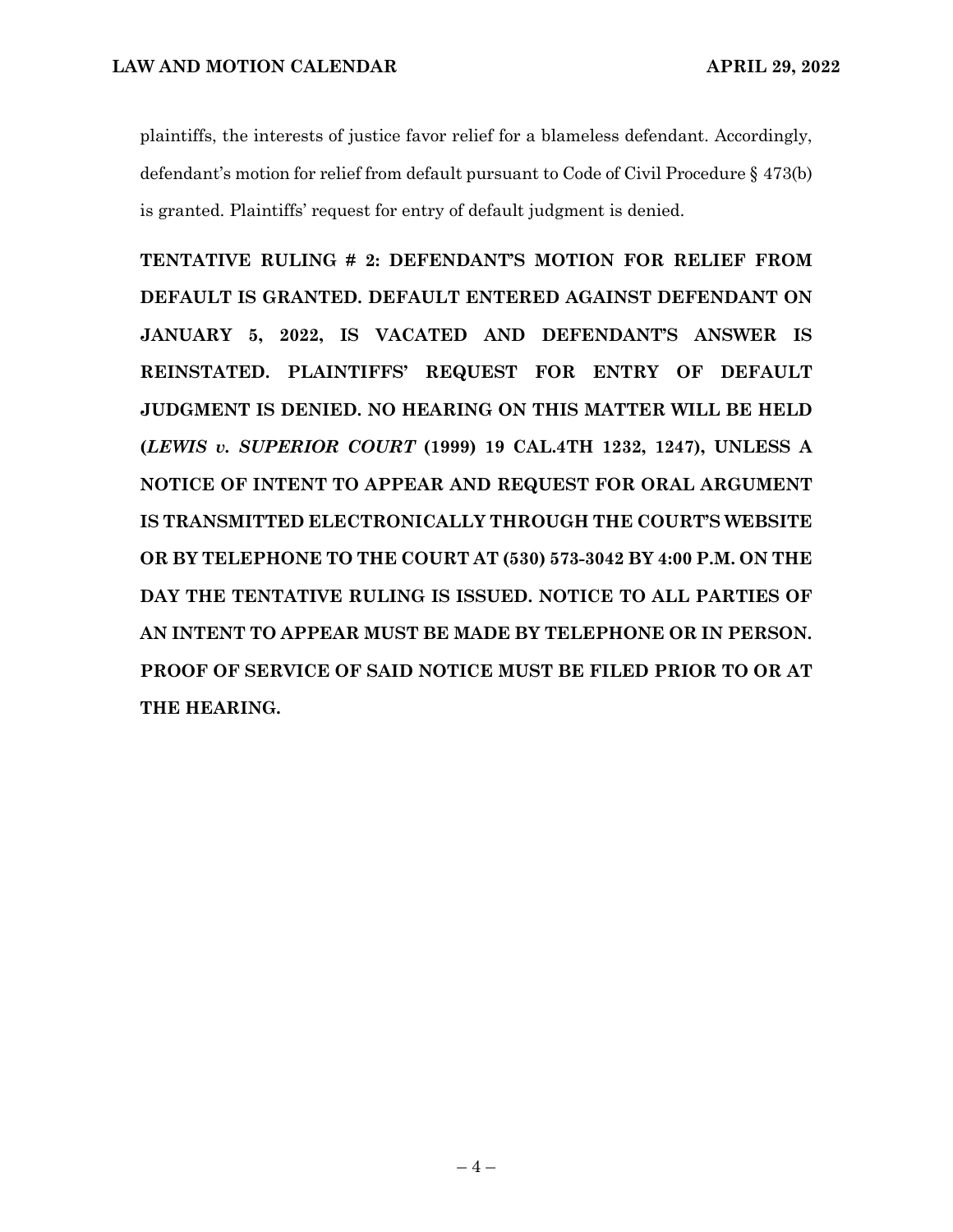### **3. MAICO ASSET MGMT. v. WOODS, ET AL., PC20210228**

## **Demurrer to Second Amended Complaint**

On the court's own motion, matter is continued to May 20, 2022. The court apologizes for any inconvenience to the parties.

## **TENTATIVE RULING # 3: MATTER IS CONTINUED TO 1:30 P.M., FRIDAY, MAY 20, 2022, IN DEPARTMENT FOUR.**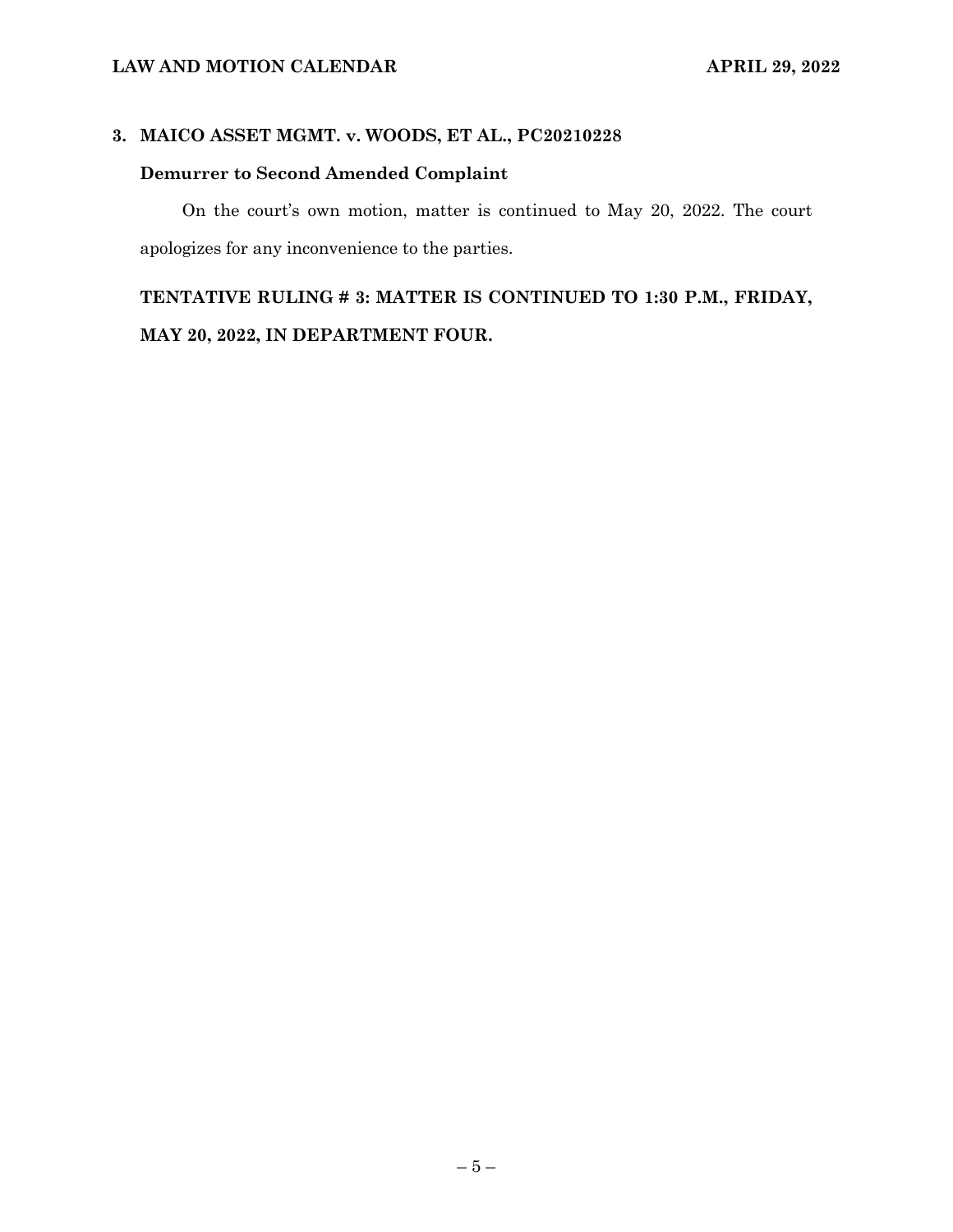#### **4. McKEEN v. PICK 6 TAHOE, LLC, ET AL., 22UD0002**

#### **Motion for Attorney Fees and Costs**

This is an unlawful detainer action. The trial proceeded on February 2, 2022. Subsequently, the court issued a Proposed Statement of Decision finding that defendant breached its lease by subletting the premises without first seeking plaintiff's consent. The court was prepared to enter judgment in favor of plaintiff, the lease would be forfeited, and plaintiff would be restored to the subject premises.

However, on March 29, 2022, before the Proposed Statement of Decision became the final decision and before judgment had been entered, the court granted defendant's ex parte application for relief from forfeiture on the grounds that plaintiff suffered no harm from the subletting, which lasted just 30 days, defendant remained current on its rent obligations, and the equities balanced in favor of defendant.

Pending is plaintiff's motion for attorney fees in the amount of \$13,562.50 and costs in the amount of \$523.00, on the basis that plaintiff is the prevailing party to this action. (Mot., Ex. 1, Schedule A, ¶ 28; Civ. Code § 1717; Code of Civ. Proc. § 1033.5(c)(5).) "Section 1717 defines prevailing party as 'the party who recovered a greater relief in the action on the contract.' [Citation.] Under section 1717, there may be one prevailing party [citations], or 'no party prevailing on the contract ....' [Citation.] 'If neither party achieves a complete victory on all the contract claims, it is within the discretion of the trial court to determine which party prevailed on the contract or whether, on balance, neither party prevailed sufficiently to justify an award of attorney fees.' [Citation.]" (*Waterwood Enterprises*, *LLC v. City of Long Beach* (2020) 58 Cal.App.5th 955, 964–965.)

Defendant first opposes the motion on the basis that plaintiff is not the prevailing party. The court disagrees with defendant.

Following the trial, plaintiff prevailed on every issue and request; i.e., defendant had breached the lease agreement, judgment would be entered in favor of plaintiff,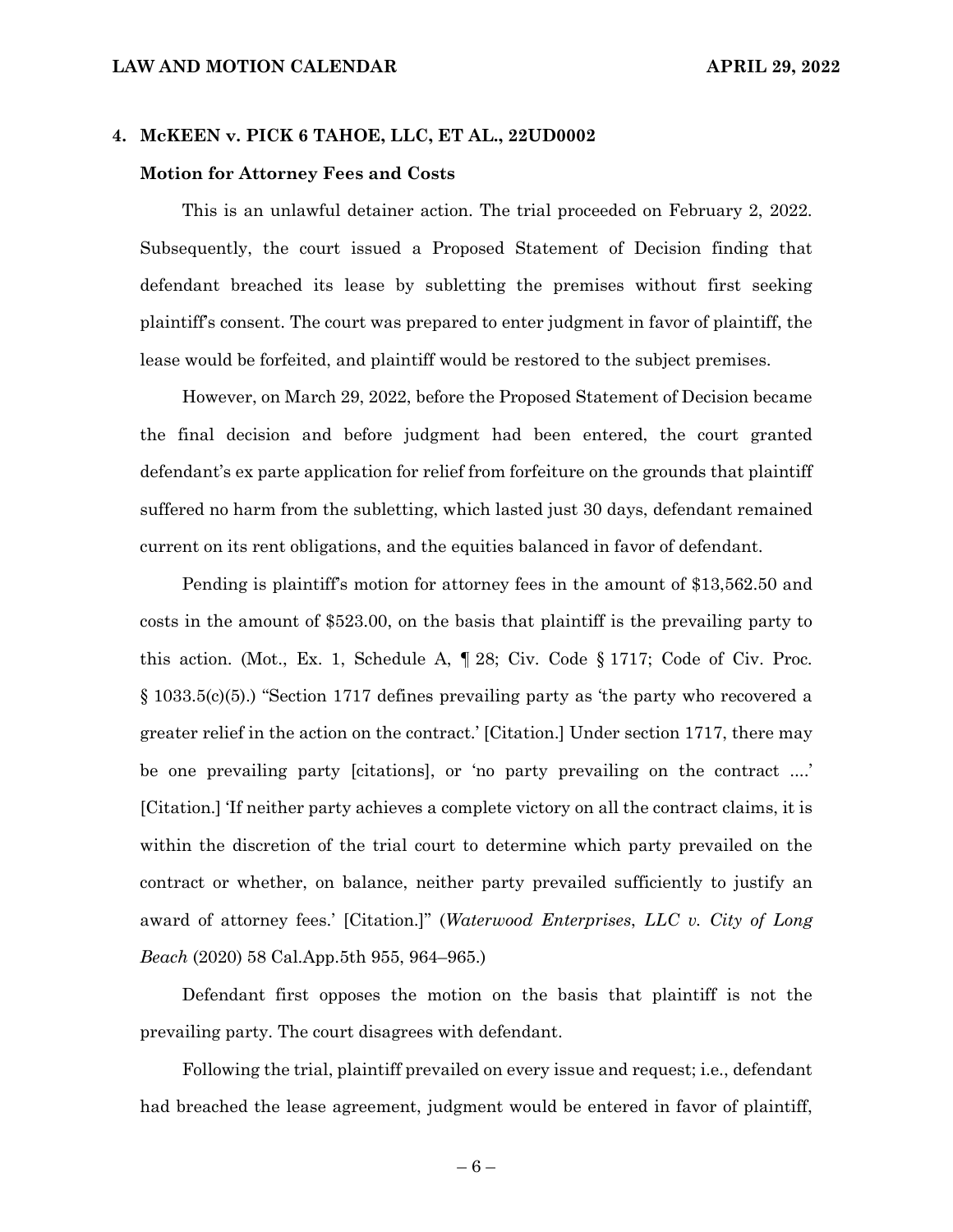the lease would be forfeited, and plaintiff would be restored to the subject premises. The fact that defendant's lease ultimately was not forfeited and it retained possession of the premises is not due to defendant having prevailed on the merits, but rather because of the court's exercise of its equitable jurisdiction. (*See Artesia Med. Dev. Co. v. Regency Assocs.*, *Ltd.* (1989) 214 Cal.App.3d 957, 964.) Thus, similar to *Artesia*, defendant did not become a prevailing party as a result of the court relieving it from forfeiture. As such, plaintiff obtained the greater relief on the contract and is the prevailing party.

Plaintiff is therefore entitled to recover his attorney fees and costs.

#### **1. Attorney Fees**

While the fee awards should be fully compensatory, the trial court's role is not to simply rubber stamp the defendant's request. (*Ketchum v. Moses* (2001) 24 Cal.4th 1122, 1133; *Robertson v. Rodriguez* (1995) 36 Cal.App.4th 347, 361.) Rather, the court must ascertain whether the amount sought is reasonable. (*Robertson*, *supra*, 36 Cal.App.4th at p. 361.)

A court assessing attorney fees begins with a lodestar figure, based on the "careful compilation of the time spent and reasonable hourly compensation of each attorney … involved in the presentation of the case." (*Serrano v. Priest* (*Serrano III*) (1977) 20 Cal.3d 25, 48; *PLCM Group*, *Inc. v. Drexler* (2000) 22 Cal.4th 1084, 1095; *Ketchum*, *supra*, 24 Cal.4th at p. 1134.) The California Supreme Court has noted that anchoring the calculation of attorney fees to the lodestar adjustment method " 'is the only way of approaching the problem that can claim objectivity, a claim which is obviously vital to the prestige of the bar and the courts.' "(*Serrano III*, *supra*, 20 Cal.3d at p. 48, fn. 23.)

The party seeking attorney fees has the burden of establishing entitlement to an award. To that end, competent evidence as to the nature and value of the attorney's services must be presented. (*City of Colton v. Singletary* (2012) 206 Cal.App.4th 751,

 $-7-$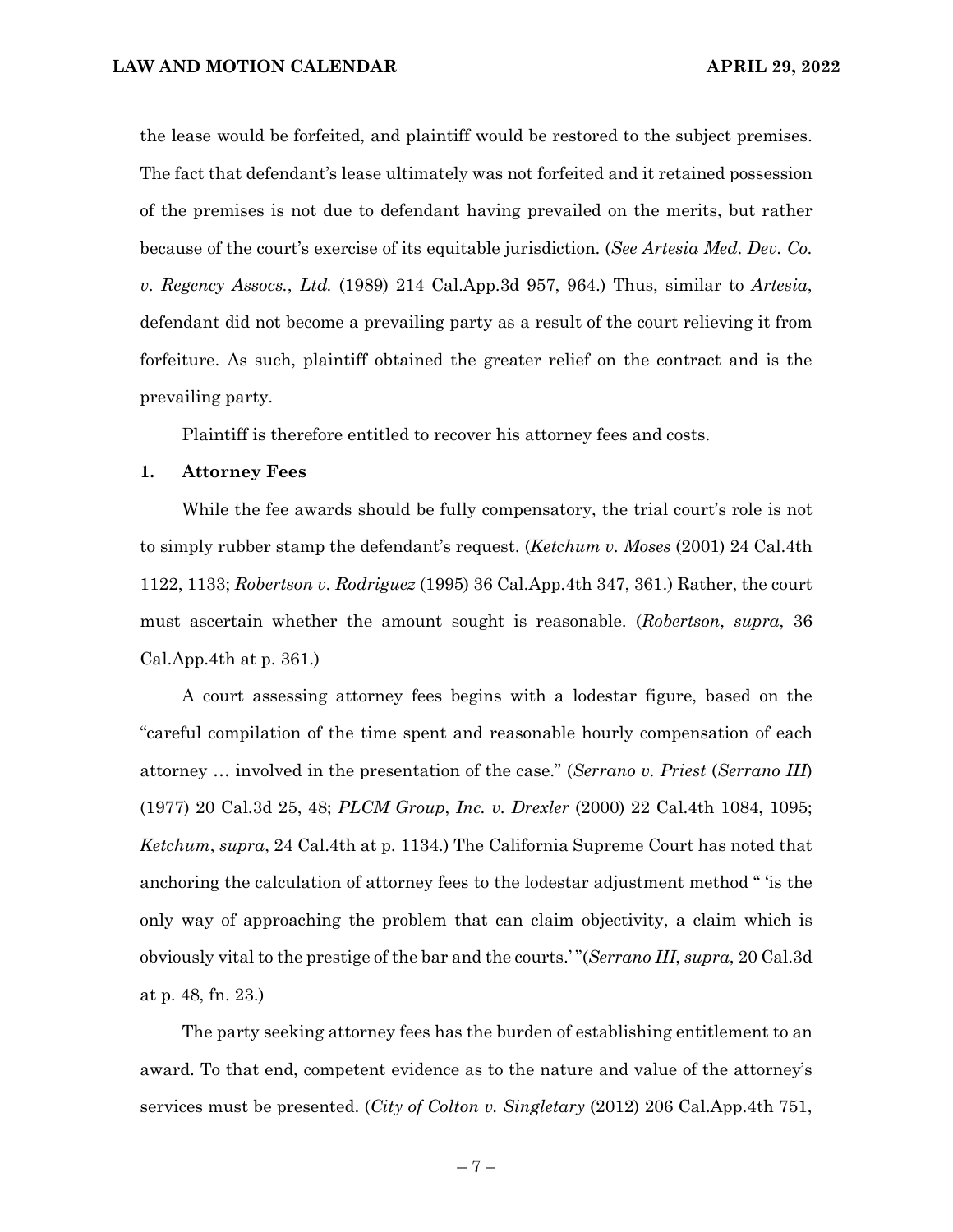784 [evidence furnished should allow the judge to consider whether the case was overstaffed, how much time the attorney spent on particular claims, and whether the hours were reasonably expended].)

Here, plaintiff requests \$13,562.50 in attorney fees. In support thereof, plaintiff submitted declarations from his attorney, Scott Souers, as well as a billing log attached as Exhibit 2 to the motion and memorandum of points and authorities. Mr. Souers's current hourly fate is \$350.00. All entries were billed at a minimum increment of a quarter of an hour. He put 38.75 hours of work into this case.

Defendant challenges the number of hours of work plaintiff's counsel put into this case. The court finds defendant's arguments unpersuasive.

Defendant first challenges the fees incurred prior to the filing of the unlawful detainer action. The lease agreement entitles the prevailing party "to a reasonable attorney fee … in the *institution and prosecution* of the action .…" (Mot., Ex. 1, Schedule A, ¶ 28 [emphasis added].) Thus, fees incurred prior to filing the complaint are allowable under the lease agreement.

Next, defendant contends that the amount of time that plaintiff's counsel spent on certain tasks was excessive and unreasonable. Having reviewed the billing log and being familiar with the procedural history of this case, the court finds that the amount of hours plaintiff's counsel worked on this matter is reasonable under the circumstances.

Plaintiff's request for attorney fees in the amount of \$13,562.50 is granted.

**2. Costs**

A party's right to recover costs is governed by statute, and a prevailing party is entitled as a matter of right to recover their allowable costs. (Code of Civ. Proc. § 1032(b); *Perko's Enterprises*, *Inc. v. RRNS Enterprises* (1992) 4 Cal.App.4th 238, 241.)

– 8 –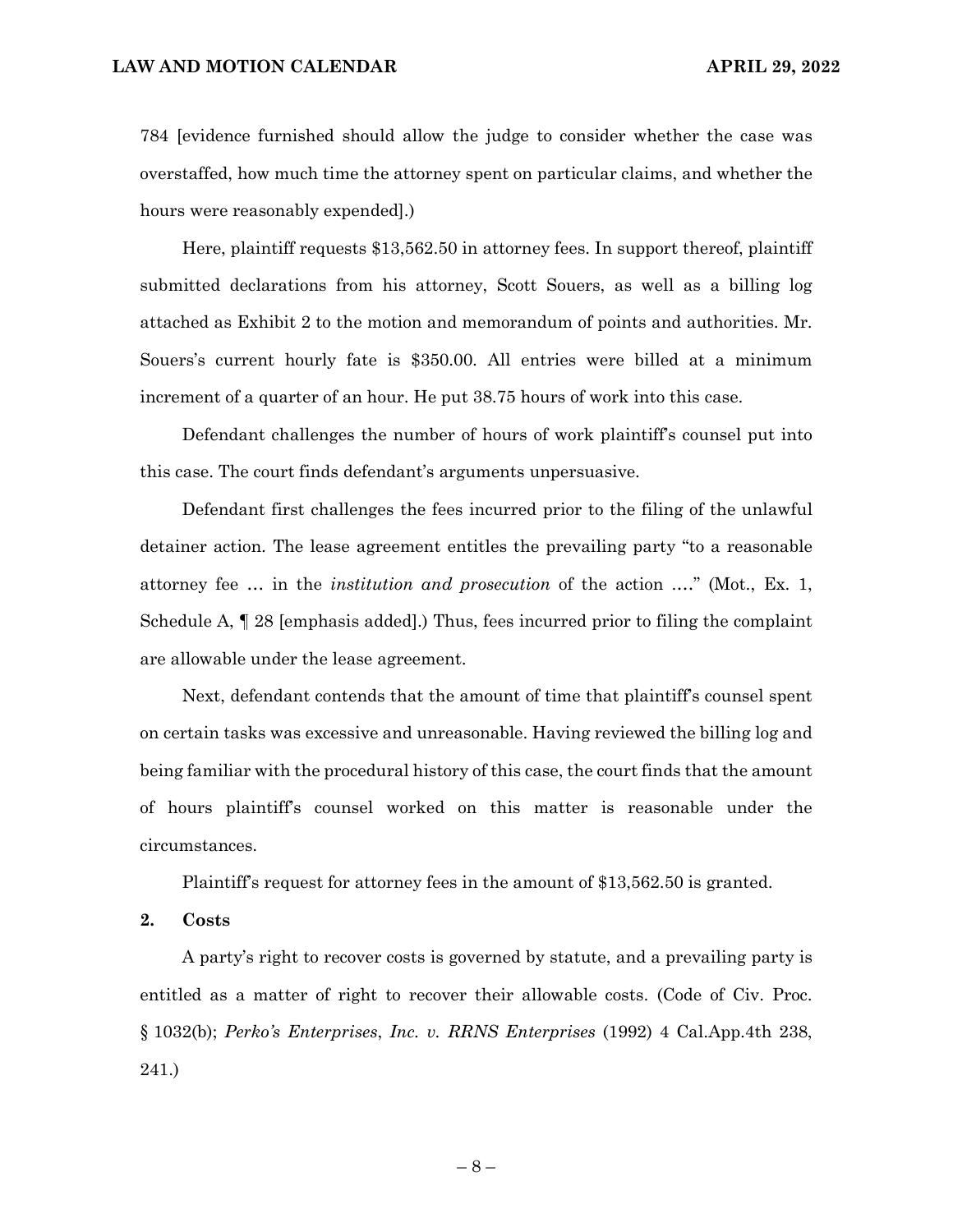Plaintiff seeks costs in the total amount of \$523.00. Defendant challenges a prelitigation charge of \$149.00 for using a registered process server to serve the 3-day notice to quit. Defendant also challenges a filing fee of \$5.00 for the proof of service of prejudgment claim of interest.

As already noted earlier, under the lease agreement, the prevailing party is entitled to fees and costs incurred "*in the institution* … of the action." (Mot., Ex. 1, Schedule A, ¶ 28 [emphasis added].) Accordingly, the court will allow the \$149.00 charge for use of a process server to serve the 3-day notice as the cost was incurred, is reasonable in amount, and was reasonably necessary to the conduct of the litigation. (Code of Civ. Proc. § 1033.5(c).)

With regard to the \$5.00 filing fee for a proof of service, without further explanation from plaintiff's counsel, the court will not allow this charge.

The court finds that plaintiff is entitled to costs in the total amount of \$518.00.

**TENTATIVE RULING # 4: PLAINTIFF'S MOTION FOR ATTORNEY FEES AND COSTS IN THE TOTAL AMOUNT OF \$14,080.50 IS GRANTED. NO HEARING ON THIS MATTER WILL BE HELD (***LEWIS v. SUPERIOR COURT* **(1999) 19 CAL.4TH 1232, 1247), UNLESS A NOTICE OF INTENT TO APPEAR AND REQUEST FOR ORAL ARGUMENT IS TRANSMITTED ELECTRONICALLY THROUGH THE COURT'S WEBSITE OR BY TELEPHONE TO THE COURT AT (530) 573-3042 BY 4:00 P.M. ON THE DAY THE TENTATIVE RULING IS ISSUED. NOTICE TO ALL PARTIES OF AN INTENT TO APPEAR MUST BE MADE BY TELEPHONE OR IN PERSON. PROOF OF SERVICE OF SAID NOTICE MUST BE FILED PRIOR TO OR AT THE HEARING.**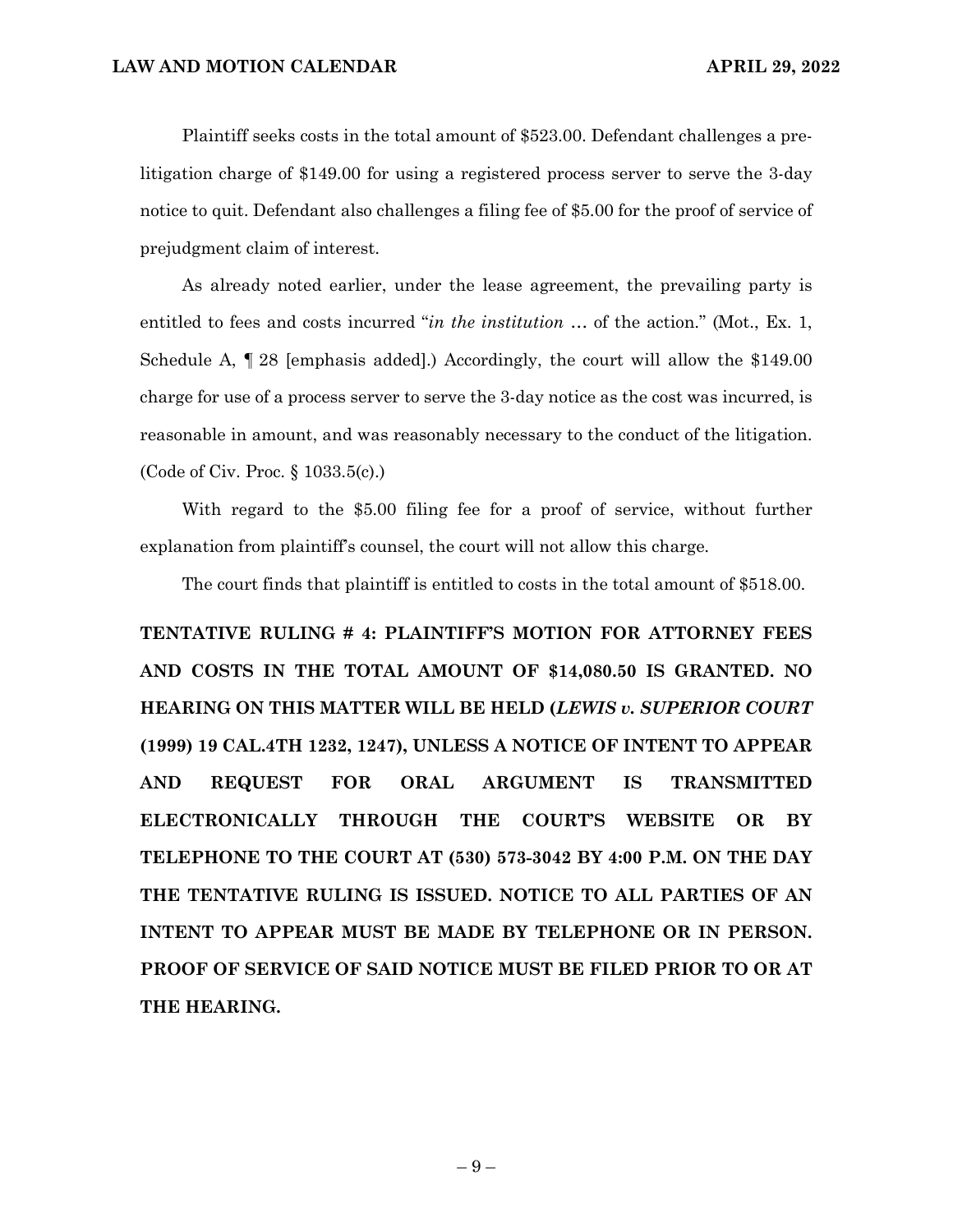# **5. WALLACE, ET AL. v. HENDERSON, ET AL., SC20210157 (A)Defendants' Motion to Transfer and Consolidate Actions (B)Motion to Compel Defendants' Further Joint Responses to Requests for Production of Documents**

#### **A. Defendants' Motion to Transfer and Consolidate Actions**

On August 17, 2021, plaintiffs filed a complaint for partition of property by sale and accounting in this court. The parties to this action are also involved in a separate partition and accounting action in Monterey County Superior Court, which was filed on August 3, 2021 (Case No. 21CV002489). (Mot., Seher Decl. in Support of Mot., Ex. A.) Pending is defendants' motion to transfer the Monterey action to this court and to consolidate the actions. The motion is opposed.

"A judge may, on motion, transfer an action … from another court to that judge's court for coordination with an action involving a common question of fact or law within the meaning of Section 404. The motion shall be supported by a declaration stating facts showing that the actions meet the standards specified in Section 404.1, are not complex as defined by the Judicial Council and that the moving party has made a good faith effort to obtain agreement to the transfer from all parties to each action. Notice of the motion shall be served on all parties to each action and on each court in which an action is pending. Any party to that action may file papers opposing the motion within the time permitted by rule of the Judicial Council. The court to which a case is transferred may order the cases consolidated for trial pursuant to Section 1048 without any further motion or hearing." (Code of Civ. Proc. § 403.)<sup>1</sup>

Section 404.1 provides: "Coordination of civil actions sharing a common question of fact or law is appropriate if one judge hearing all of the actions for all purposes in a selected site or sites will promote the ends of justice taking into account whether the

<sup>&</sup>lt;sup>1</sup> All undesignated statutory references are to the Code of Civil Procedure.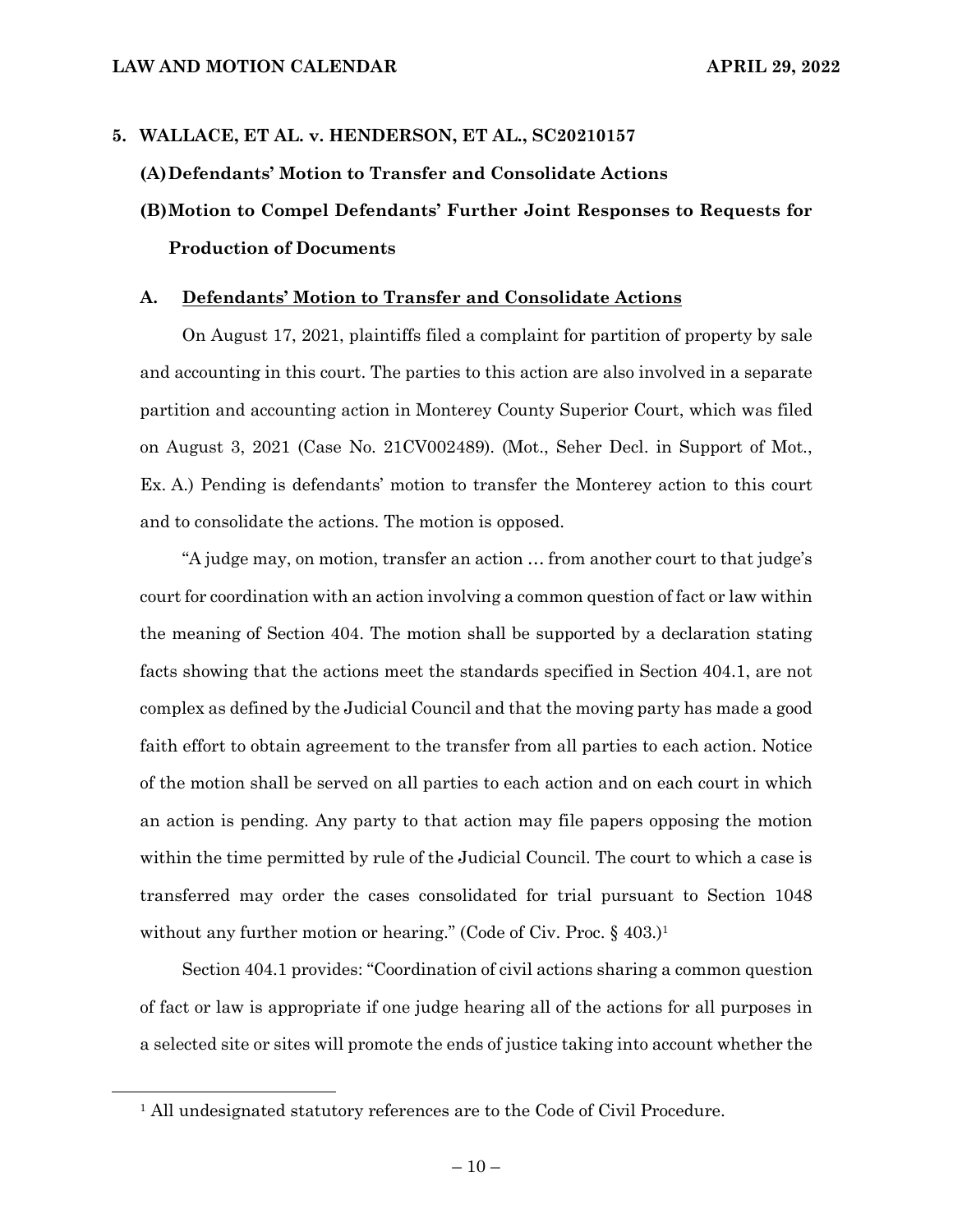common question of fact or law is predominating and significant to the litigation; the convenience of parties, witnesses, and counsel; the relative development of the actions and the work product of counsel; the efficient utilization of judicial facilities and manpower; the calendar of the courts; the disadvantages of duplicative and inconsistent rulings, orders, or judgments; and, the likelihood of settlement of the actions without further litigation should coordination be denied." (*Ibid.*)

#### **1. Preliminary Matters**

#### Defendants' Motion is Defective

Defendants' motion is procedurally defective as it is not accompanied by evidence that defendants served notice of this motion on the Monterey court. Defendants indicate that they filed notice of related case in each court, but that does not constitute the mandatory notice of the motion to transfer. (*See* Mot., Seher Decl., ¶ 7 & Ex. C.) On the same day that plaintiffs filed their opposition, defendants' counsel filed a declaration with new evidence asserting that they filed notice of this motion in the Monterey court. (*Id.*, Kelley Decl.,  $\P$  2 & Ex. A.) There are due process concerns as this evidence was submitted too late for plaintiffs to address in their opposition brief. Accordingly, the court will not consider the Kelley declaration and supporting exhibits. Even so, the court notes that the copy of the notice that was submitted is not a file-stamped copy, and thus does not prove it was actually filed or when it was filed.

Plaintiffs' Request for Judicial Notice and Defendants' Objection

Plaintiffs' request is denied as the documents are not necessary to the court's determination.

#### Defendants' Evidentiary Objections to the Declaration of Jeffrey Einsohn

Objection Numbers 1 and 2 are overruled.

#### Plaintiffs' Objections to New Evidence in Defendants' Reply Documents

The court reviewed the physical file and its eCourt system and the three declarations and new evidence to which plaintiffs object does not appear to have been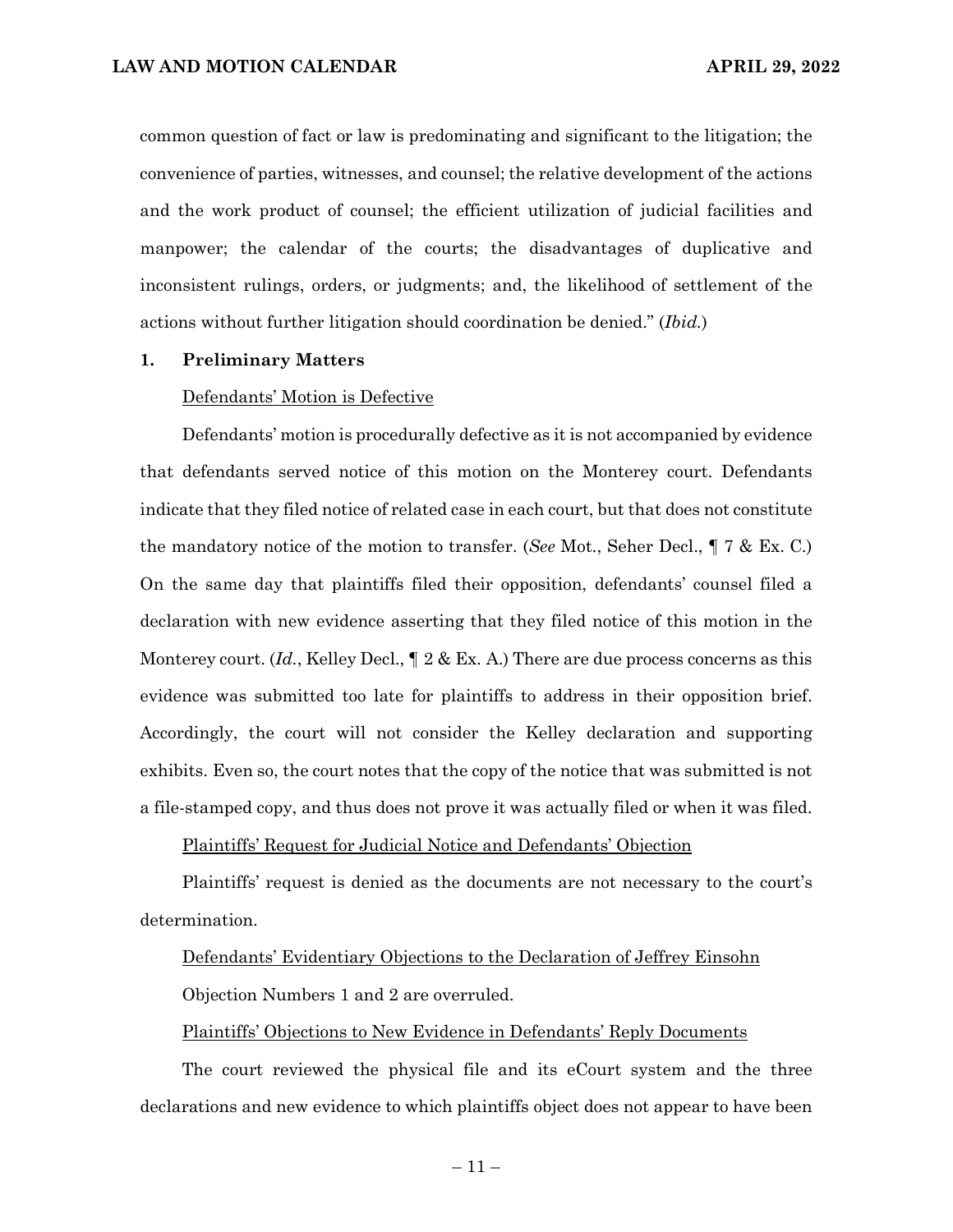filed with this court. Regardless, the court would not consider new evidence submitted with reply papers because of due process concerns over plaintiffs not having had the opportunity to address any new evidence.

#### **2. Discussion**

Further, the court finds that transfer would not promote the ends of justice. First, the Monterey action was filed before the El Dorado action. In Monterey, there is a pending motion for summary judgment. Here, in the seven months prior to the filing of this motion, no active litigation occurred. The Monterey action is set for trial in January 2023, whereas the El Dorado action is not set for trial until July 2023. Thus, the Monterey action is more fully developed, and transferring the Monterey case to El Dorado would unduly delay the Monterey case, especially with a dispositive motion pending.

Although the parties are identical, the questions of law and fact are not. The Monterey property involves a custom-designed Frank Lloyd Wright single-family residence, on the ocean, in Carmel-by-the-Sea. The Tahoe properties consist of a summer vacation home, a vacant lot, and a small house. Thus, it appears that the Monterey property cannot be partitioned, whereas the parties disagree about whether the Tahoe properties should be partitioned or sold as a whole.

Defendants assert that El Dorado County is a more convenient location that Monterey, stating that one of the plaintiffs and one of the beneficiaries reside in El Dorado. However, plaintiffs point out that all of the defendants live closer to Monterey County and plaintiffs are not concerned about their own potential travel expenses. As such, convenience of the parties and witnesses does not favor transfer.

With regard to utilization of judicial resources and the calendars of each court, this court notes that one of the two judges assigned to South Lake Tahoe retired, which has resulted in delays in conducting civil trials. Thus, these two factors weigh against transfer and consolidation.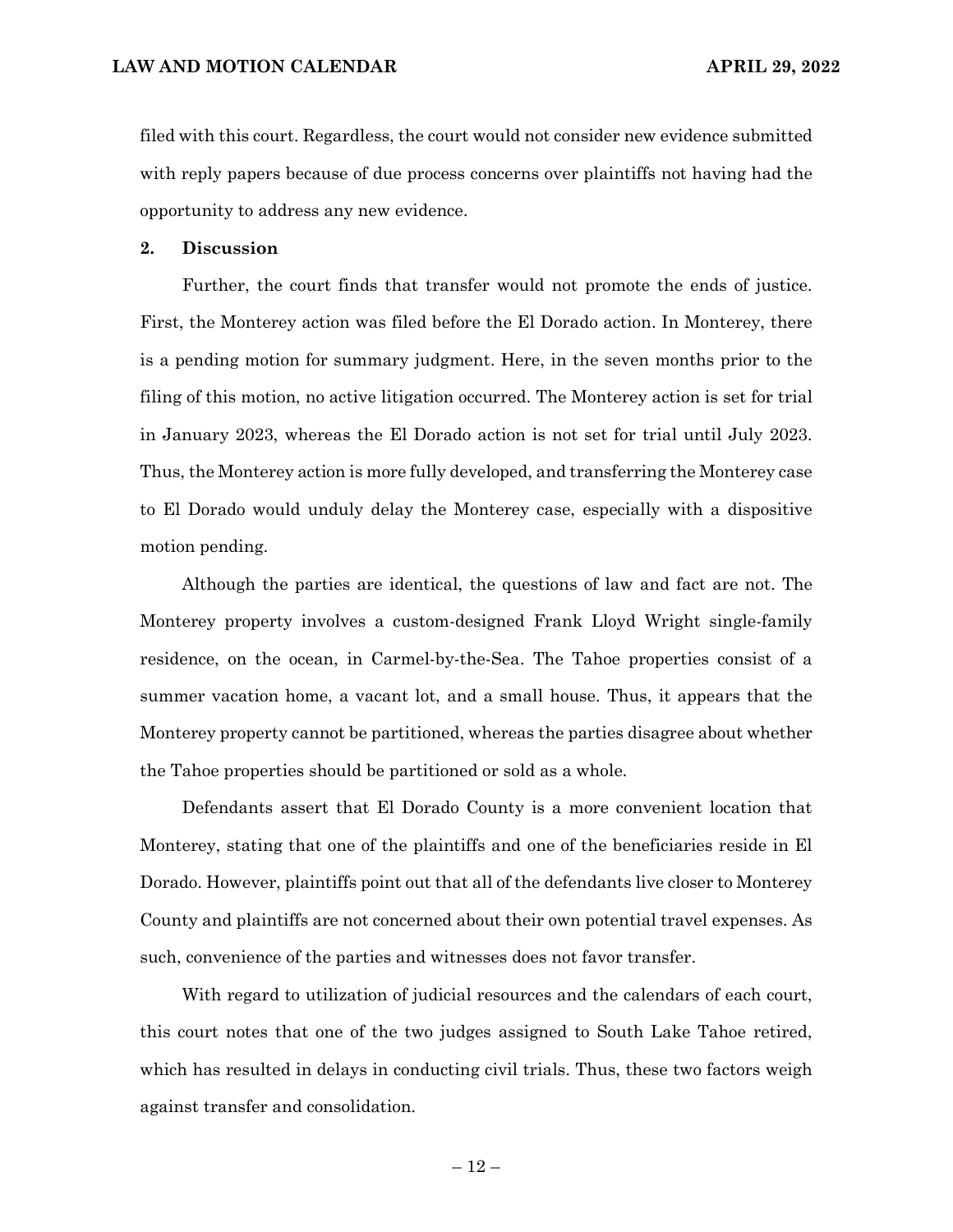The factors concerning duplicative and inconsistent orders and judgments and promotion of settlement are neutral. The circumstances of each property are wholly distinct and there is no possibility of inconsistent or duplicative judgments. Based on the court's review of the parties' court documents and involving this motion, it does not appear that transfer and consolidation would promote settlement

Lastly, defendants also unreasonably delayed in filing this motion. The instant motion was not even filed until seven months after both cases were commenced and only after the summary judgment motion was filed in the Monterey action.

For the foregoing reasons, defendants' motion to transfer and consolidate actions is denied.

## **B. Plaintiffs' Motion to Compel Defendants' Further Joint Discovery Responses**

On the court's own motion, matter is continued to May 20, 2022. The court apologizes for any inconvenience to the parties.

**TENTATIVE RULING # 5: DEFENDANTS' MOTION TO TRANSFER AND CONSOLIDATE ACTIONS IS DENIED. PLAINTIFFS' MOTION TO COMPEL DEFENDANTS' FURTHER JOINT RESPONSES TO REQUESTS FOR PRODUCTION IS CONTINUED TO 1:30 P.M., FRIDAY, MAY 20, 2022, IN DEPARTMENT FOUR. NO HEARING ON THIS MATTER WILL BE HELD (***LEWIS v. SUPERIOR COURT* **(1999) 19 CAL.4TH 1232, 1247), UNLESS A NOTICE OF INTENT TO APPEAR AND REQUEST FOR ORAL ARGUMENT IS TRANSMITTED ELECTRONICALLY THROUGH THE COURT'S WEBSITE OR BY TELEPHONE TO THE COURT AT (530) 573-3042 BY 4:00 P.M. ON THE DAY THE TENTATIVE RULING IS ISSUED. NOTICE TO ALL PARTIES OF AN INTENT TO APPEAR MUST BE MADE BY TELEPHONE OR IN PERSON.**